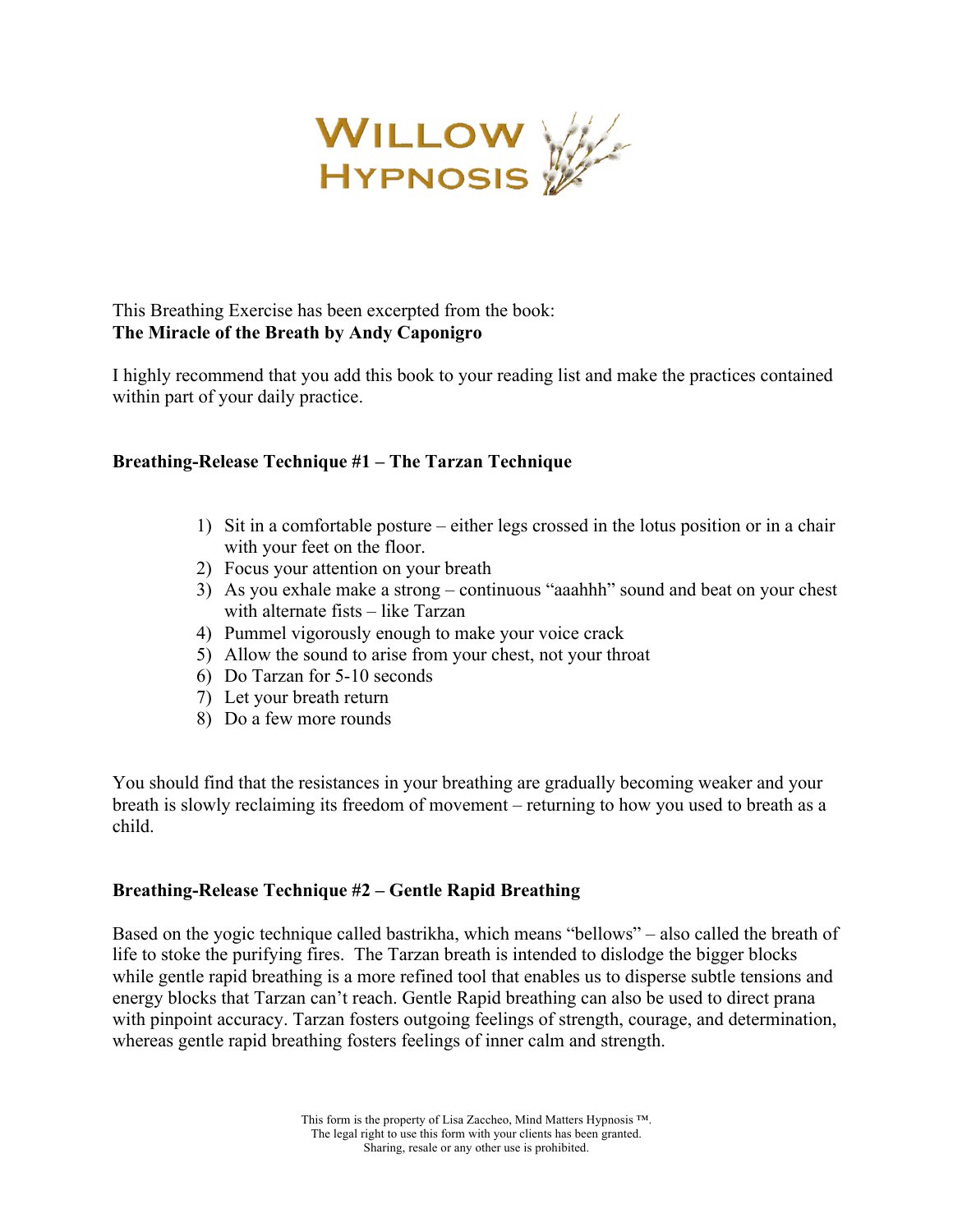- 1) Think about how a dog pants to fool itself on a hot day.
- 2) Begin panting through your mouth like a dog
- 3) Pant gently and be sure that your in and out breaths are reasonably even.
- 4) Now do the same thing again with a closed mouth and pant through your nose.
- 5) Once you've gotten the hang of it sit in a comfortable posture and meditate on your breath.
- 6) Then do GRB for 5-10 seconds, discontinue the technique and watch your breathing.
- 7) Let your breath readjust it's movement and do another round working your way up to 3 consecutive rounds
- 8) Each time you do the technique change the speed at which you breathe. You can also vary the force and intensity
- 9) The technique should be done through your nose

As your breath readjusts its tensions, it may develop an erratic catch – a kind of sobbing effect like a child who's very scared. This effect is a sign that some hidden layers of anxiety are being released so just allow it.

To integrate both the Tarzan and GRB do 3 rounds of Tarzan followed by 3 rounds of GRB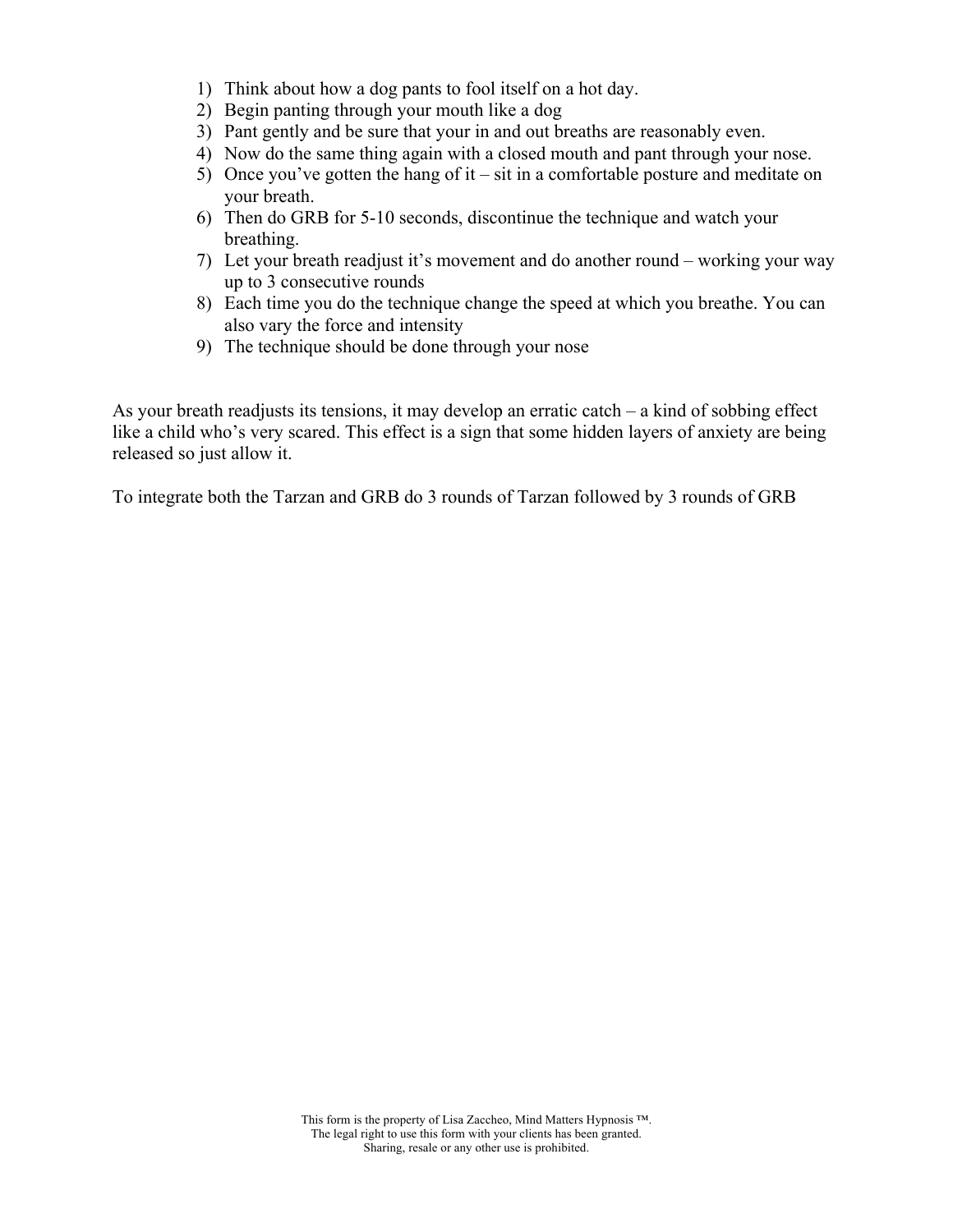

I highly recommend that you add this book to your reading list and make the exercises contained within part of your daily practice.

### **Grounding Technique #1 – Solidifying the Breath**

This technique allows us to bring the compressive forces of our breathing into perfect sync with our muscular state.

- 1) As you meditate on your breath, pay attention to how deep or shallow your breathing is
- 2) Once your in touch make a fist with each hand by closing the fingers loosely over the thumbs. As you watch the breath squeeze the thumbs firmly with one steady pressure and hold if for a minute or so.
- 3) As soon as you squeeze your thumbs your breathing will become deeper and stronger. The harder you squeeze the deeper it will become.
- 4) Squeeze your thumbs harder and hold for another minute or two. Each time you increase the pressure it deepens and strengthens your breathing and brings increased feelings of strength and groundedness.
- 5) Continue squeezing and when you're ready to end release the pressure on the thumbs gradually and gently
- 6) You can also use rubber balls if squeezing your thumbs is uncomfortable..

### **Grounding Technique #2 – Meditation on the Heartbeat**

People who suffer from panic attacks, shortness of breath, or heart-related problems will find this technique useful in reducing symptoms

- 1) Meditate on your breath
- 2) Do a few rounds of Tarzan and/or GRB
- 3) Focus your attention on your heartbeat without losing track of your breath.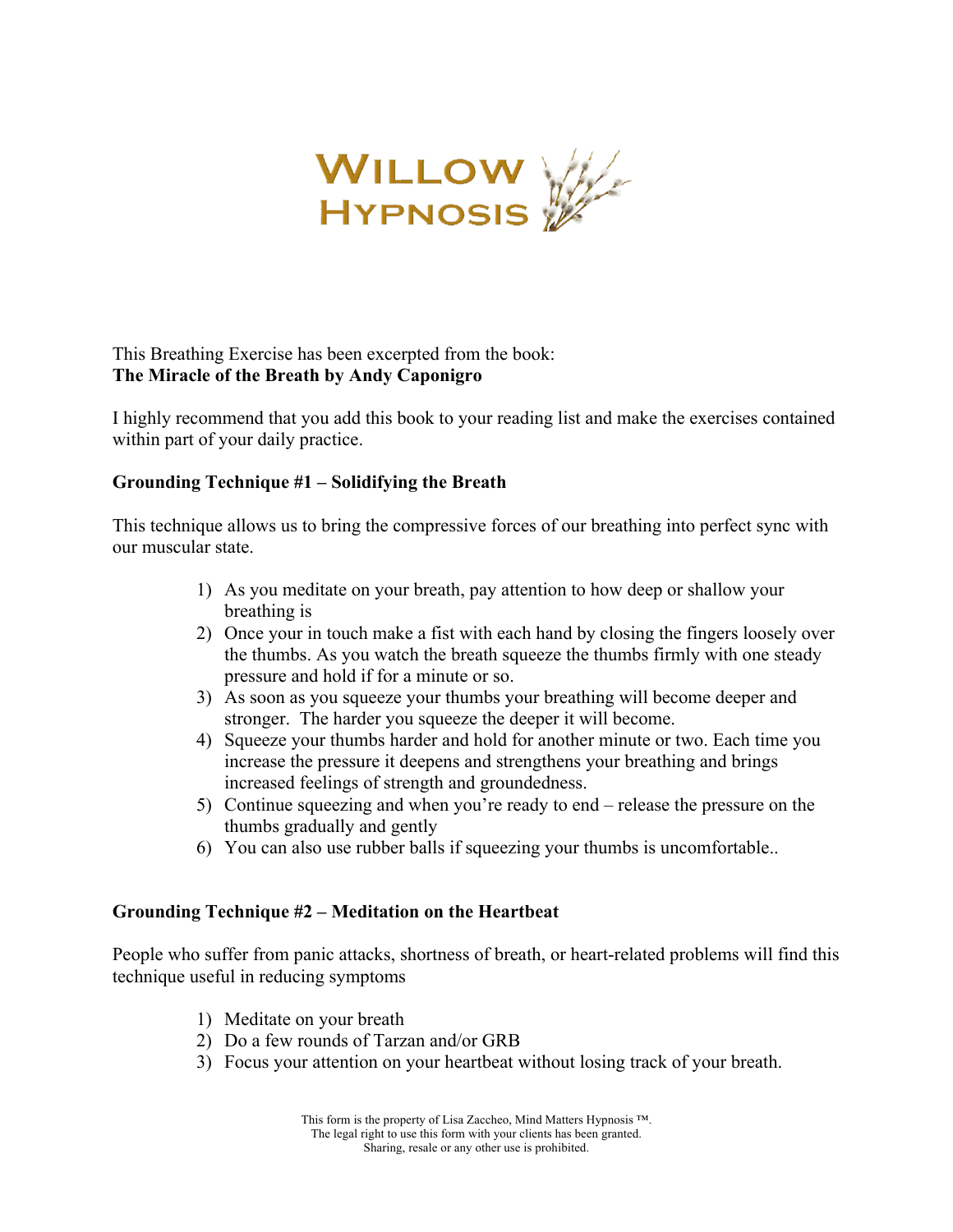- 4) As you meditate on your breathing and your heartbeat at the same time their rhythms will come into sync. Don't try, just allow
- 5) As the rhythms entrain, new feelings of peace, wholeness and inner will-being will come in – the longer you stay in this synchronized state, the deeper and stronger the feelings will become.
- 6) Your heartbeat is present in every, artery, vein and capillary by feeling your heart throughout your body the beneficial effects will be multiplied.

"The heart controls the whole body. It is the king of the five viscera. If one contemplates on it both in action and quiescence, the powers of chi will function."

# **Grounding Technique #3 – Strengthening the Heart**

The compressive forces within our breath should always match the compressive forces within our hearts as it pumps the blood through our body. The heart is a specialized muscle – the harder our muscles work the harder our heart must work and the harder our heart works the deeper and stronger our breathing must be to support its actions. When their compressions and timings are evenly matched breath and heart function at their highest levels of efficiency and power. Most of the time their rhythms are out of sync which is what causes heart attacks.

- 1) Sit comfortably and mediate on your breath
- 2) Once you're attuned to your breath, meditate on the rhythms of your heartbeat and breath to bring them into sync.
- 3) Once they're in sync, squeeze your thumbs (or a rubber ball) with one steady pressure to deepen and strengthen the breath and notice how it affects your heartbeat. Your heartbeat should become a bit stronger right along with your breath. This increase of strength is an indication that your heart and breath are rhythmically and compression synchronized.
- 4) Allow your heart to assimilate by continuing to squeeze your thumbs.
- 5) The harder to squeeze, the stronger the heartbeat becomes
- 6) You can increase the pressure 2-3 times with assimilation periods in between.
- 7) When you're ready to stop the practice always release the pressure on your thumbs gradually and gently

Before you undertake any form of physical exercise that is intended to strengthen your heart – bring the rhythms of your breath and heart into sync,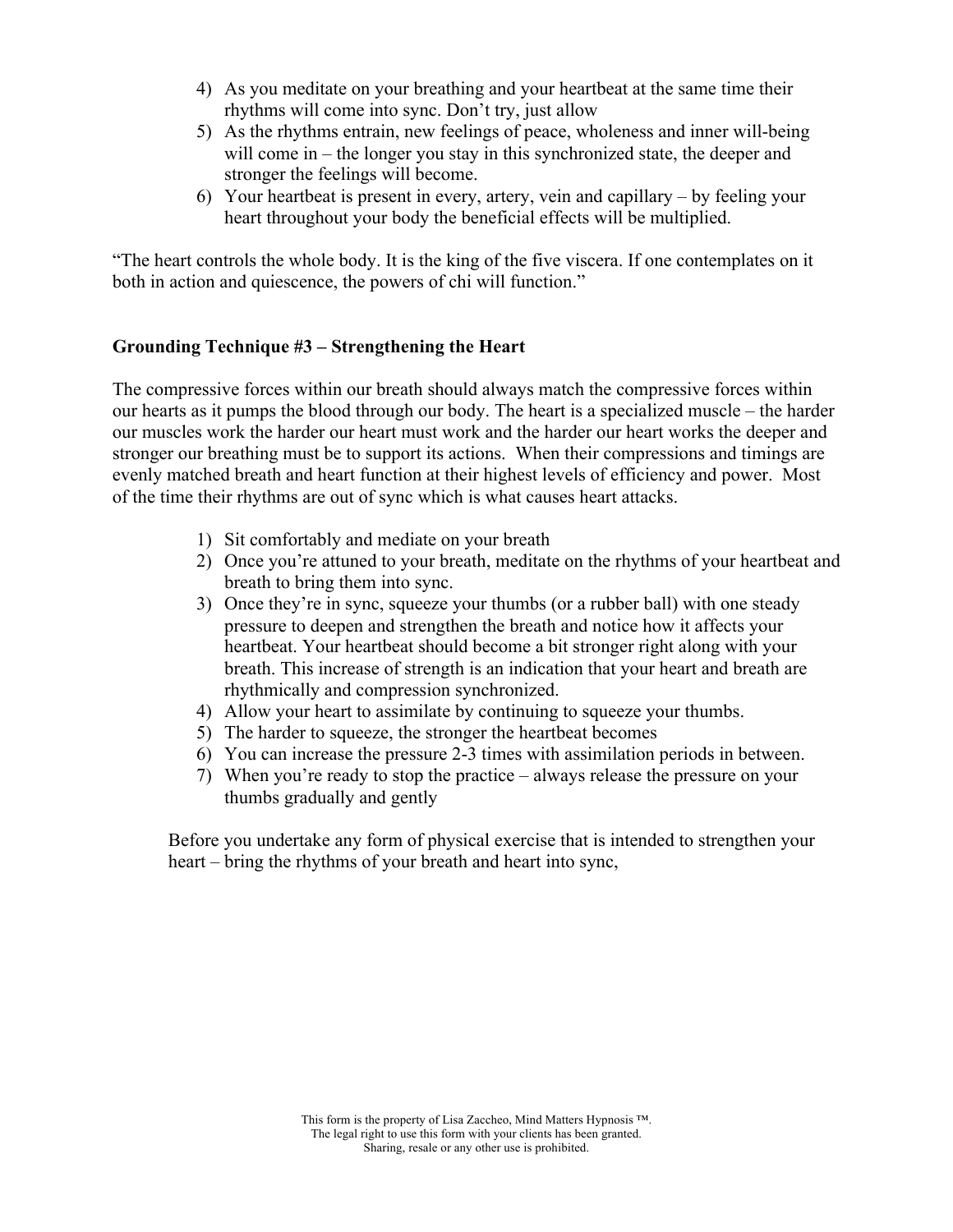

I highly recommend that you add this book to your reading list and make the exercises contained within part of your daily practice.

# **Breath-Balancing Technique #1 – Gentling the In-Breath**

- 1) Begin meditating on your breath and become aware of the volume of air that enters your lungs each time you breathe in.
- 2) When you breathe in imagine that you're breathing the air into your body from between your legs. As soon as you do this, the amount of air that enters your body will increase becoming a bit deeper, longer and more refined.
- 3) This increase in volume is a sign that the tensions or your in-breath have begun to relax and your habit of clutching is growing weaker

## **Breath-Balancing Technique #2 – Correcting the Pause**

This technique is designed to balance the elongated pause at the end of the out breath. The lingering pause is a passive form of blacking – an emotional state of limbo where our mind retreats to escape from its unwanted feelings. It's where we jump off into dissociation.

- 1) Sit and meditate on your breath.
- 2) Bring in air as if you're breathing from between your legs
- 3) When you exhale, don't allow your breath to linger before you breathe back in. When you reach the bottom of each exhalation, remind your breath to come right back into your body, breathing in as if from between your legs.
- 4) Practice bring vigilant about not allowing that pause at the end of the exhale for the remainder of your session.

### **Breath-Balancing Technique #3 – Strengthening the Out Breath**

The out-breath represents the "masculine" or active aspect of our being and is sometimes called the manifesting breath.

- 1) Mediate on the breath
- 2) Breath air in as if from between your legs
- 3) At the end of the out-breath contract your diaphragm with a moderate degree of force and thrust air from the body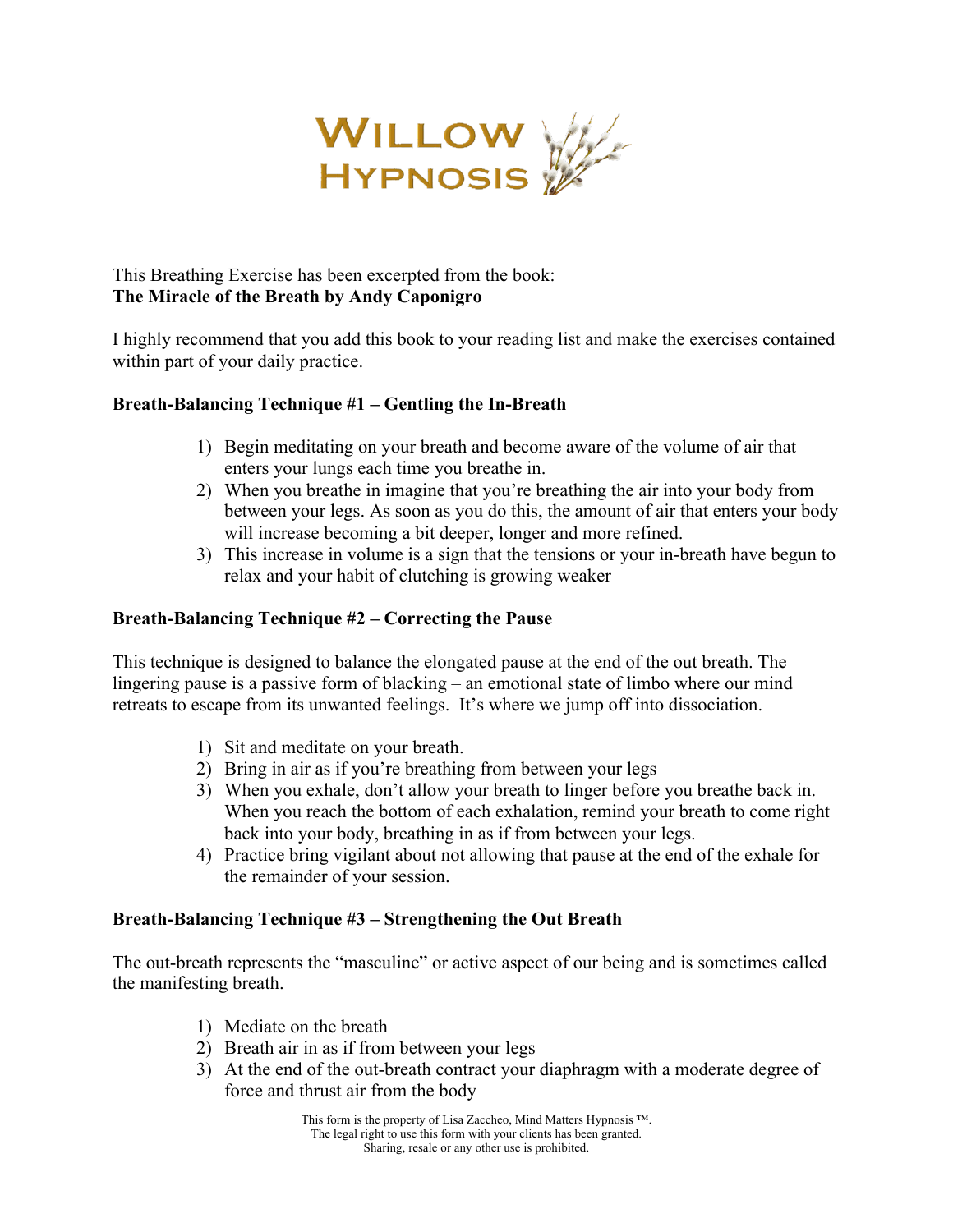

I highly recommend that you add this book to your reading list and make the exercises contained within part of your daily practice.

Detaching from Fear

- $\triangleright$  Detachment Technique #1
	- o Hold your thumbs or rubber balls, close your eyes and Mediate on your breath
	- o Once you've become attuned open your eyes slowly and allow your gaze to rest on any spot
	- $\circ$  Keep your attention on that spot without straining your eyes or losing track of your breath. Keep your awareness between the spot and your breath.
	- $\circ$  If your eyes begin to wander or your vision begins to blur squeeze the rubber balls to regain focus – it's OK to blink
	- o Keeping your attention suspended between the breath and the point in front of you will cause your consciousness to become delicately poised between your inner and outer worlds
	- o You will grow calm and undistracted
	- $\circ$  After 5-10 minutes of gazing there will be a strong urge to close your eyes. Resist the urge for as long as you can without straining, then close your eyes and be instantly drawn into a deep state of meditation.
- $\triangleright$  Detachment Technique #2 Tippy Technique
	- o When you're anxious go for a walk and ignore your worried thoughts by meditating on your breathing
	- o Then as you're watching your breath, focus your attention on the simple and obvious things in your surroundings and talk to yourself about them with great detail
	- $\circ$  Don't get into a dialogue with your worried thoughts. Don't try to figure them out or push them away – just ignore them by watching your breath and your surroundings.
	- o The louder your thoughts bark to get your attention the more determined you need to be to watch your breath and keep your mind focused on the simple things around you.
	- o The harder you have to work to ignore your barking dogs the more control you're gaining over your mind.
	- o You can squeeze your rubber balls as you work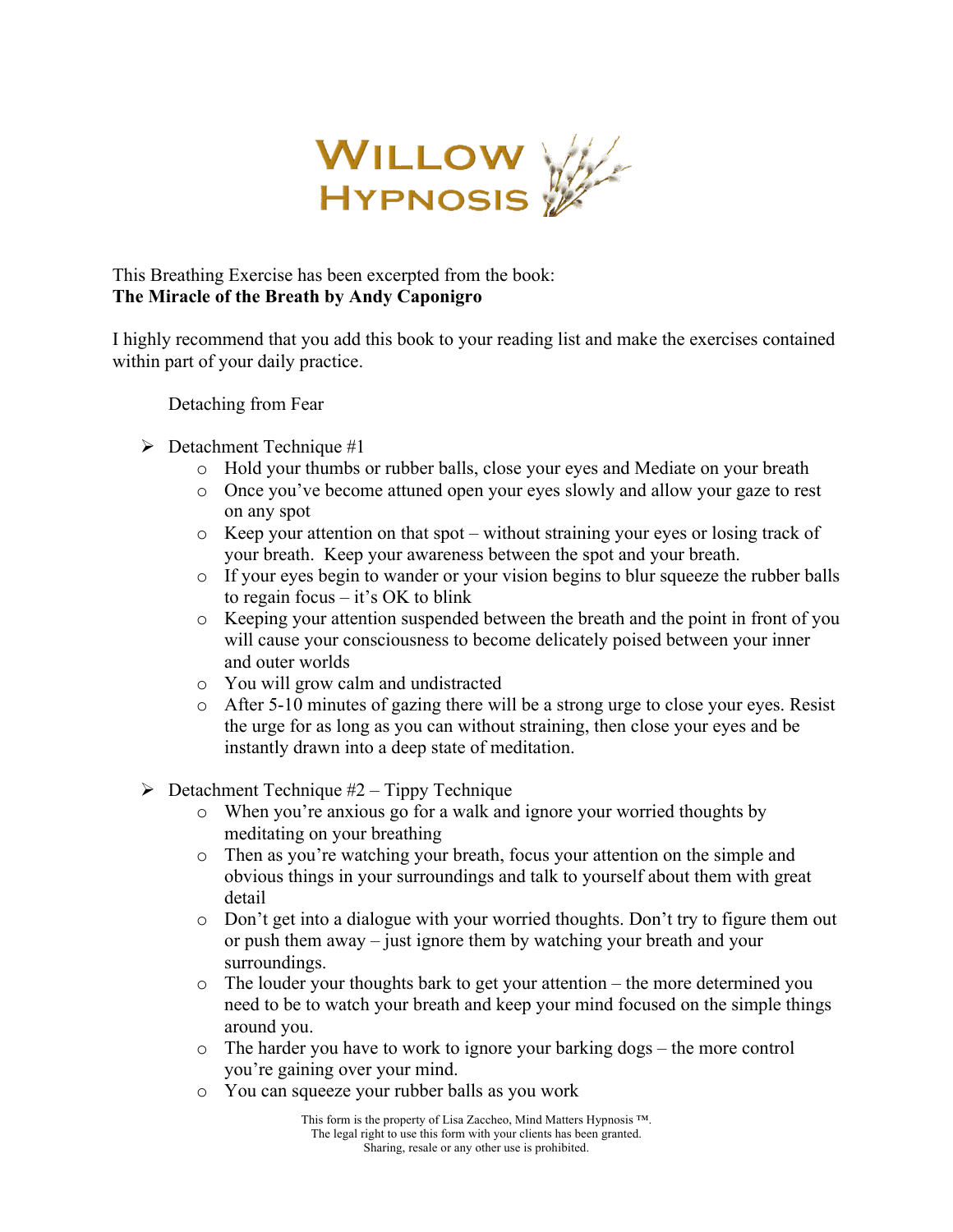

I highly recommend that you add this book to your reading list and make the exercises contained within part of your daily practice.

Heal Triangle Meditation

- o Sit with your rubber balls and meditate on your breath for 5-10 minutes
- o Do rounds of Tarzan and GRB to be sure your breath is open and flowing
- o Start scanning your body from head to toe looking for symptoms of distress that need help
- o Work with the symptom that is calling your attention the loudest
- o Without losing track of your breath, focus your attention on the most intense part of the symptom then squeeze your rubber balls firmly enough to match its intensity. This will bring your breath in sync with the disturbance tension
- o On the next inhalation, find yourself breathing into the disturbance
- o Then do 10 seconds of GRB directly into the disturbance and feel the distrubance begin to soften
- o Continue to watch you breath and keep tracking the changes in the disturbance.
- o Allow your breath to assimilate
- o Continue doing a number more rounds adjusting the pressure on the balls/thumbs as the pressure in the disturbance diminishes.
- o If the disturbance seems to move, just continue your focus on it and repeat the pattern.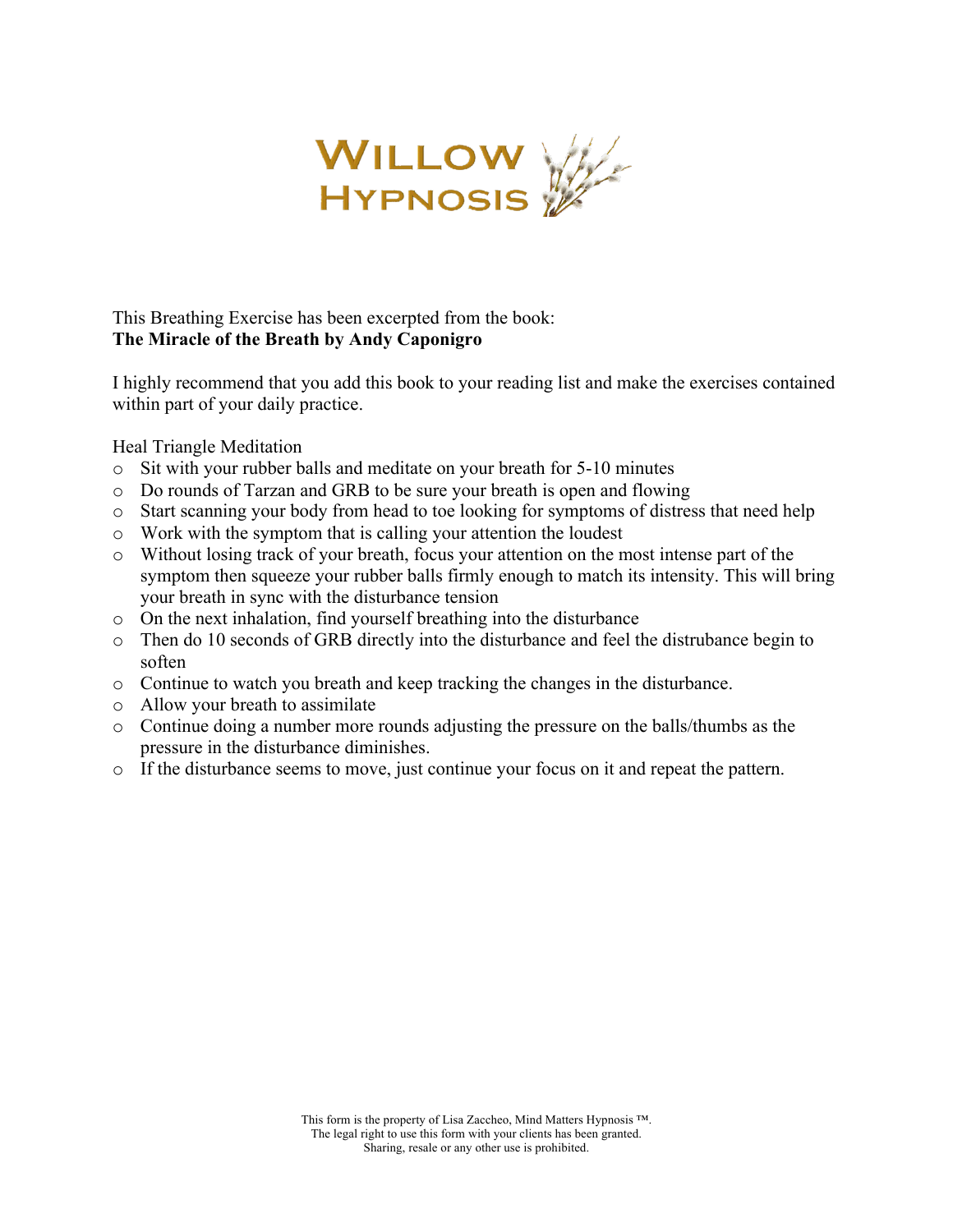

I highly recommend that you add this book to your reading list and make the exercises contained within part of your daily practice.

- $\triangleright$  Respiratory Technique #1 Healing Triangle for Respiratory Issues
	- o Sit with your rubber balls and meditate on your breath for at least 5 minutes
	- o Watch your breath as you scan the tissues of your upper respiratory system to discover the symptom that needs the most help.
	- o Focus on the strongest symptom while keeping track of your breath and squeeze the balls to match their intensity then do GRB for 5-10 seconds right into the disturbed areas
	- o When you stop GRB keep watching your breath and study the changes. You'll notice that they'll ease
	- o Then adjust the pressure on the balls to match the reduced symptoms and do another round of GRB
	- o As the symptoms fade, other feelings of distress (such as tension or irritation) might begin to present themselves. Treat these newly revealed disturbances just as you did the feelings of congestion.
	- o Keep watching your breath and focus on whatever arises as the most prominent feeling keep working until you're comfortable or feel that your body has done as much clearing as it can at that time.
- $\triangleright$  Respiratory Technique #2 The Solidifying Technique
	- o Meditate on the breath while holding the balls
	- $\circ$  Focus on the nasal passages squeeze the balls with steady pressure and notice the increase in flow
	- o Hold the balls for two to three minutes maintaining that steady pressure and then breath as if the as is coming in from between your legs
	- o Continue to meditate on your breath as you release the pressure on the balls very slowly and gently.
	- o Continue steps for as long as improvement continues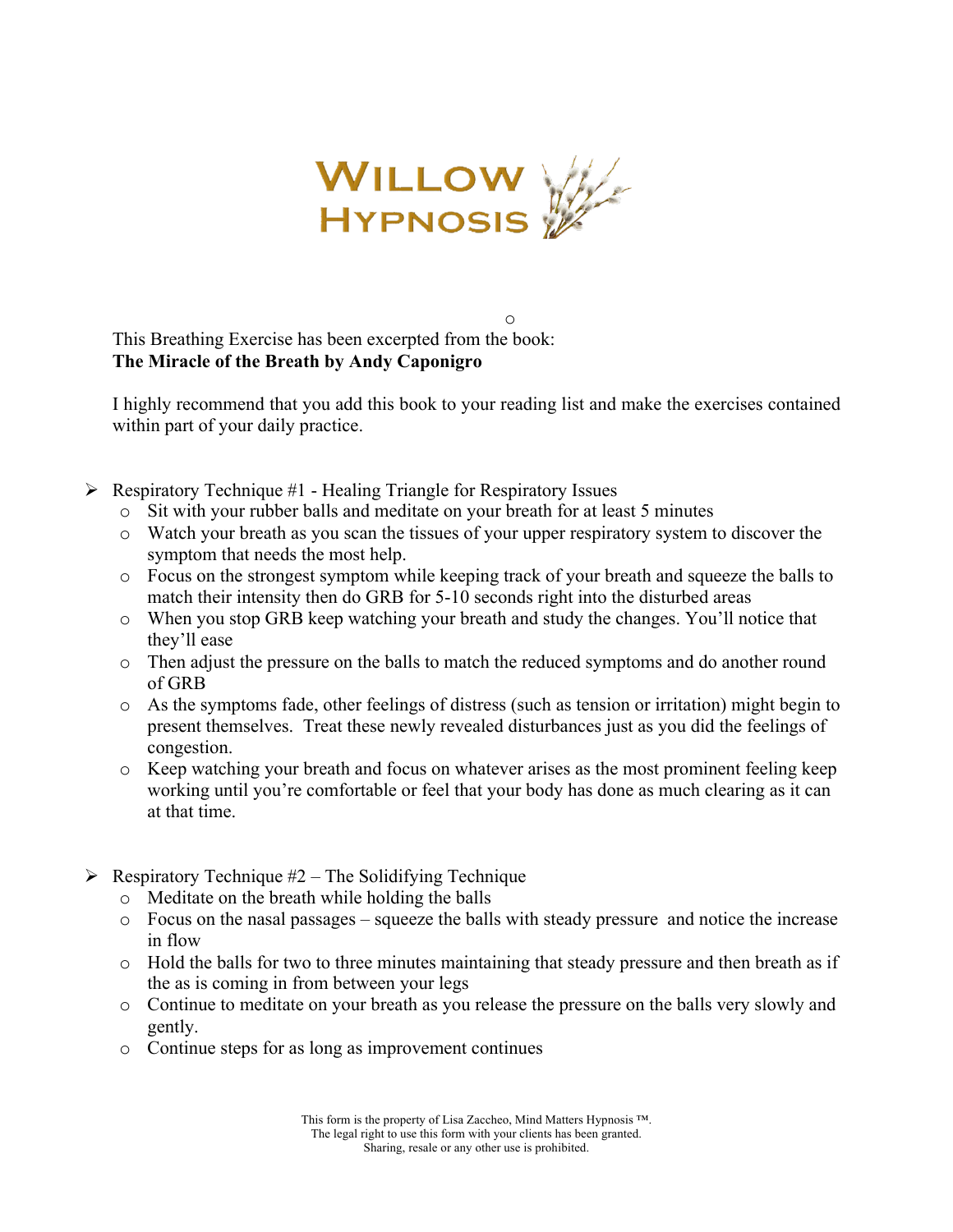$\triangleright$  Respiratory Technique #3 – Relaxing The Throat

This technique is designed to release the chronic tensions that most people hold in their pharynx and throat

- o Sit and meditate on your breath. As you do tune into your sinuses and get a sense of how open or blocked they are.
- o Still watching your breath, focus your attention on the back of your throat , then swallow as gently as you possibly can. As you do your sinus blocks will ease.
- o Allow your throat and sinuses to adjust their tensions and repeat, 5-8 cycles
- o You can then increase the effectiveness by using the rubber balls, holding them with a constant pressure for 3-5 minutes and imagine breathing in from between your legs.
- o When you're ready release the pressure slowly and gradually.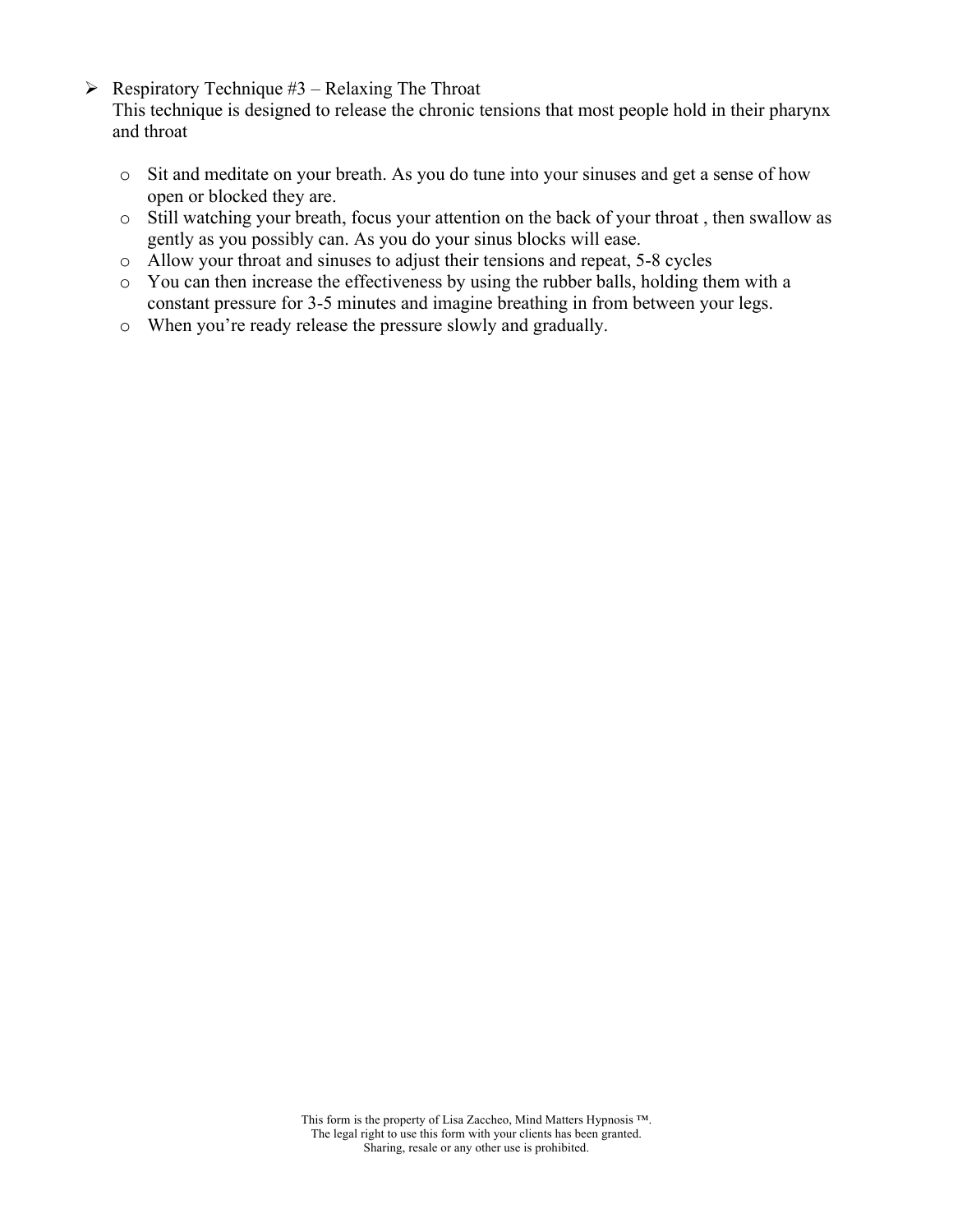

I highly recommend that you add this book to your reading list and make the exercises contained within part of your daily practice.

- $\triangleright$  Emotional Healing Technique #1: Calming a Troubled Mind
	- o Sit with your rubber balls in your hands, close your eyes and meditate on your breath

o

- o Once you've attuned to your breathing, get in touch with your troubled thoughts. Don't try to argue or reason with them and don't try to shut them out of your mind.
- o Watch your breath and look "behind" your troubled thoughts and find the anxious energy. These normally hidden streams of anxiety are the true source of your worried thoughts and stressful feelings
- o Once you're in touch with the streams of anxiety you can use the solidifying technique to slow them down and bring them under control.
- o Watch your breath, squeeze the rubber balls in one steady pressure to steady and deepen your breathing – as you do the anxious feelings will lessen.
- o Once your mind is a bit quieter use the Healing Triangle to clear the anxious energy from your system. Watch your breath, tune into the feelings of anxious, squeeze the rubber balls to match it's intensity then do GRB for 10 seconds directly into the anxious feeling.
- o Observe the changes that are taking place
- o Your breathing will become more strong and stable and your anxiety will feel less intense.
- o Repeat as many times as you want. Once your anxiety has diminished you can work with any of the balancing and strengthening techniques. The more balanced and stable your breathing becomes the quieter and stronger your mind will be.

Our troubled feelings aren't malicious enemies who are out to do us harm; they're simply the scared and conflicted parts our ourselves that we've abandoned in fear.

- $\triangleright$  Emotional Healing Technique #2: Healing Disturbed Emotions
	- o Sit with rubber balls in hand, close your eyes and meditate on your breath. Once attuned begin to study the symptoms of emotional distress or conflict in mind and body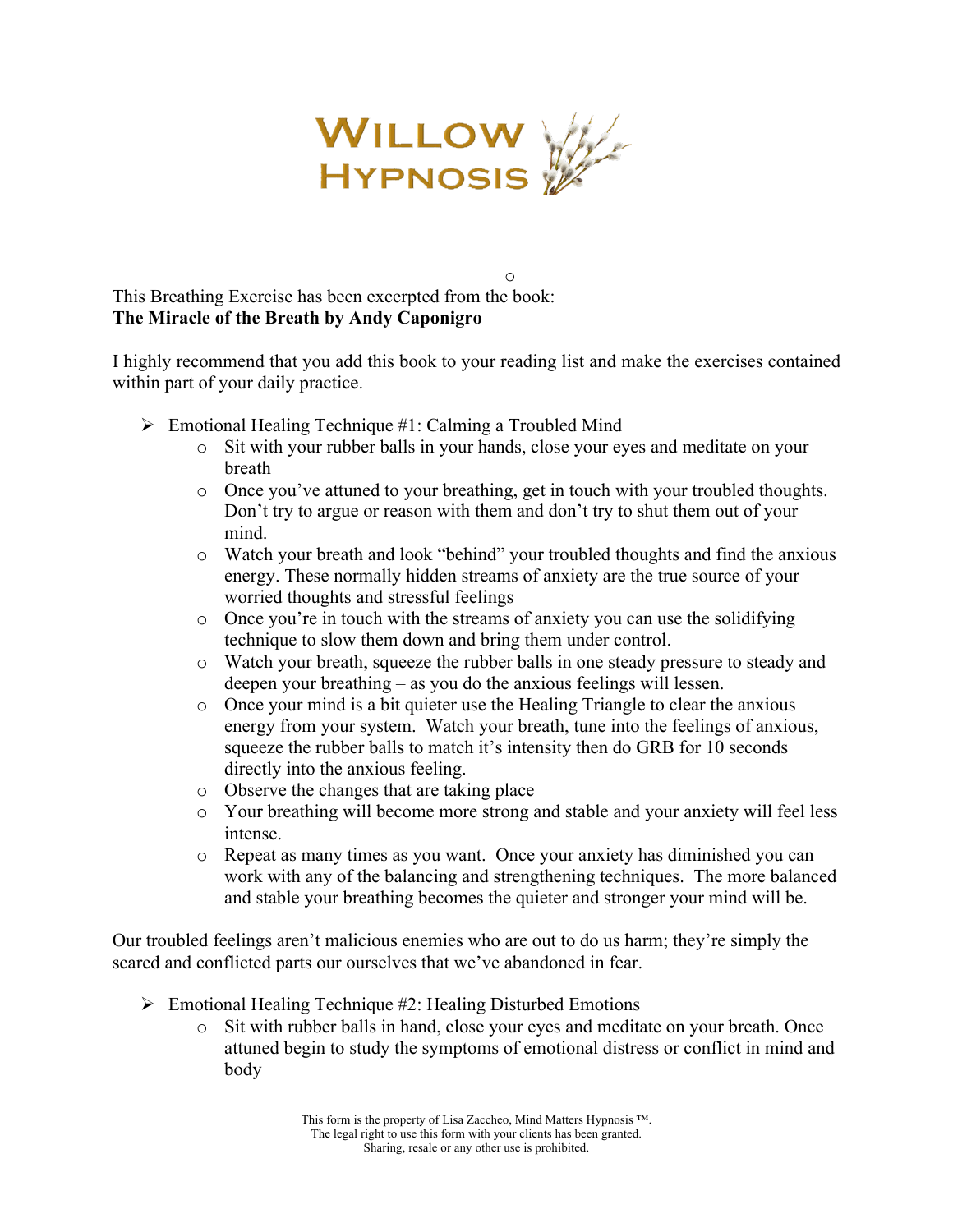- o Steady your mind to keep your worried thoughts and anxious feelings from running out of control
- o Keep watching your breath, squeeze the balls with a steady pressure watch your breathing become deeper and stronger.
- o Look "beneath" the troubled thoughts, find the anxiety, feel it as clearly as you can, match the intensity with the pressure on the balls. Do 5-10 seconds of GRB directly into the anxious feeling
- o Repeat the cycle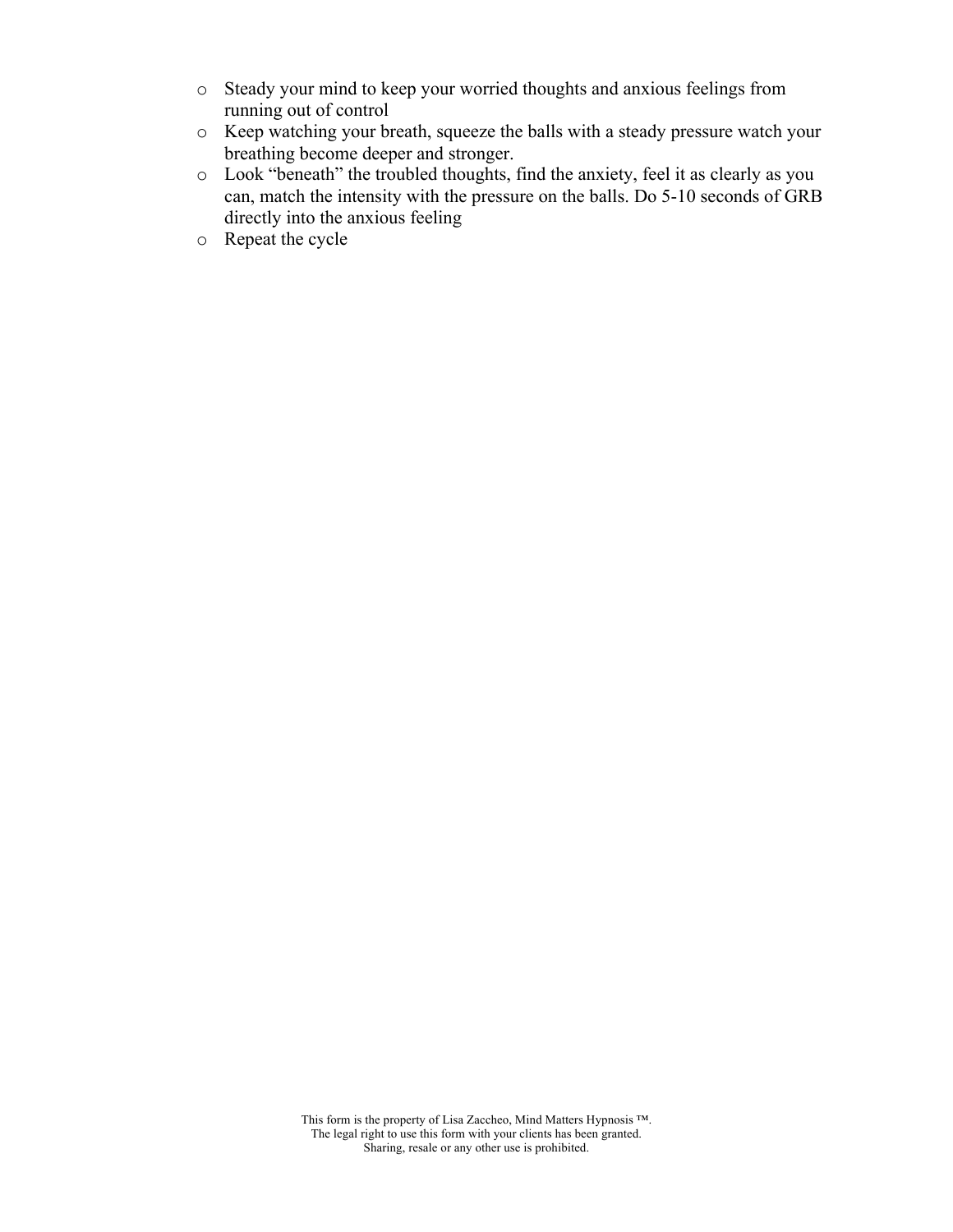

I highly recommend that you add this book to your reading list and make the exercises contained within part of your daily practice.

- $\triangleright$  Meditation on the Space of God
	- o Sit and meditate on the rhythm of your breath and instead of watching its movements, focus your attention on the pause that briefly appears at the top and bottom of the breath.

o

- o Stay alert and study these pauses to find the palpable feelings of stillness and peace. Study them and allow those feelings of peace to fill your mind. This is the peace of God
- o Remember the feeling as you inhale and exhale until you experience them again in the pause.
- o Each time you enter the space of God the feelings of peace will become deeper and stronger and as your mind becomes filled with these feelings of peace, they'll begin to overflow into your body like a fountain flowing into a basin.
- o The more peaceful and quiet your mind becomes, the more slowly your breath will move and the longer each pause will last. As you enter the early stages your breathing will become so slow and refined that its movements will be nearly imperceptible.
- o At the deeper levels of samadhi your breath will completely stop moving and only the pause will remain.

If you find it difficult to focus your mind on the pauses, it's a sign that your in- and outbreaths aren't well balanced enough to work with this technique. If this happens shift to meditating on your heartbeat for a while instead.

If you mind blanks during the practice  $-\text{don't worry} -$  just practice more

You can't force your breath to hold - the breath needs to stop moving on its own with no sense of strain or tension.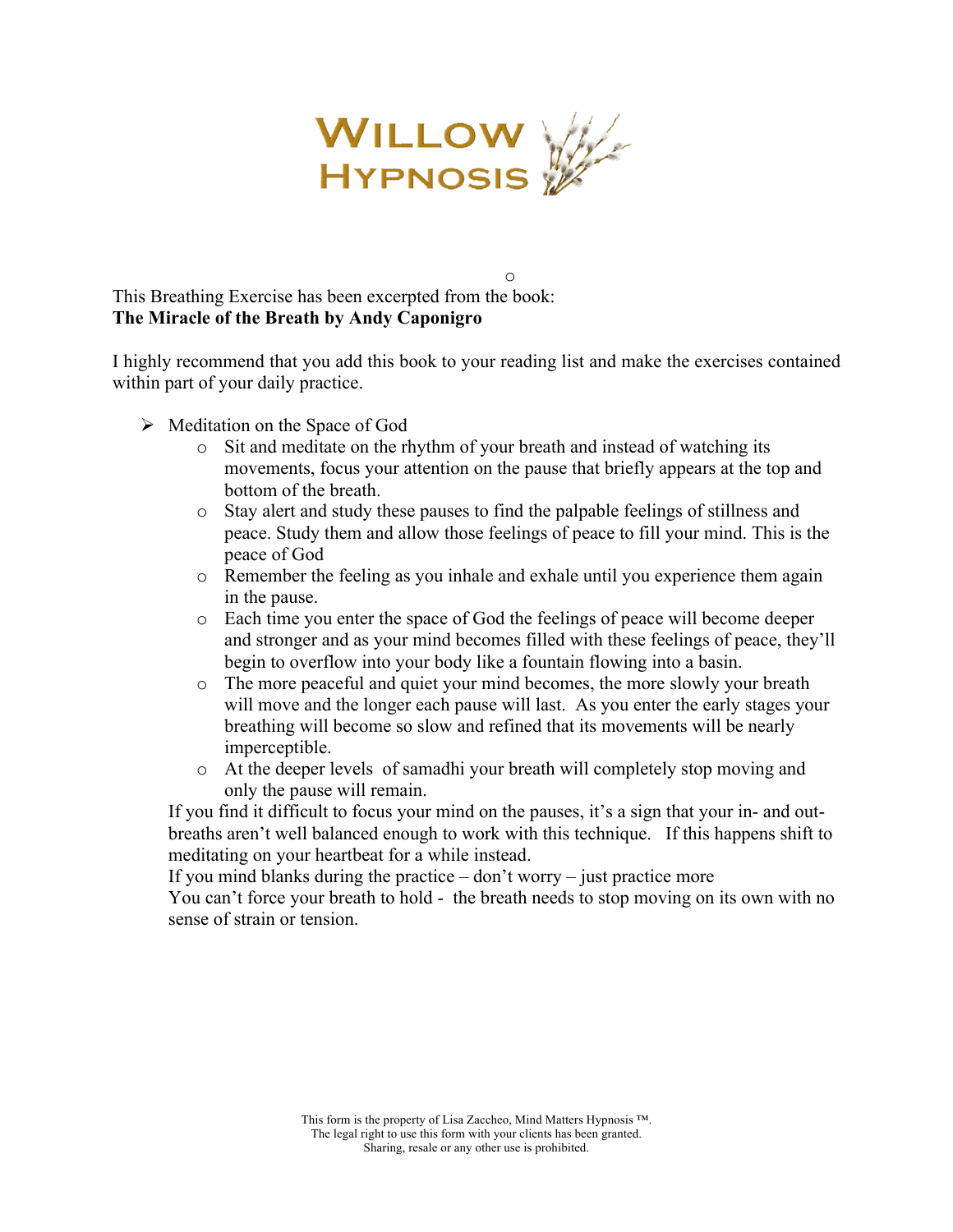

I highly recommend that you add this book to your reading list and make the exercises contained within part of your daily practice.

- $\triangleright$  Retention Technique #1 Balancing the Stick
	- o Sit and meditate on your breath.
	- o Do a few rounds of GRB to enliven your breath and ensure that it's reasonably open and flowing

o

- o Once it's moving freely spend a few minutes balancing the tensions of your in and out breaths with any of the balancing techniques as soon as the in and out breath are evenly matched do a few more rounds of GRB and when it's rebalanced gently suspend your breathing. Keep your breath from moving for as long as you can without forcing to make it stay still.
- o You can keep your breath suspended at any point between breathing in and breathing out. Just gently coax it to stay still for as long as you can.
- o Once your breath wants to move again allow it to do exactly what it wants
- o When it's reestablished a steady flow repeat the process of coaxing it to stay still a bit longer.
- o Do 3 or 4 rounds of balancing
- o Your breath will get stronger and you'll feel more peaceful and quiet in both mind and body.
- $\triangleright$  Retention Technique #2 Solidifying the Breath

Having breath energy in the body is like having water in a river... when there are deep waters, unusually large ships can be carried. When tremendous breath energy is accumulated, unusual life can be maintained

- o Sit with your rubber balls held loosely in your hands and meditate on your breath. Once you're attuned
- o Do a few rounds of RGB, then balance the in and out breaths. When they're evenly matched do a few more rounds of RGB
- o Then begin to coax your breath to hold and when it wants to move again squeeze the balls, your breath will lose it's desire to move so hold and when it wants to move again just squeeze the balls a bit harder. You can squeeze as many as 3 or 4 times in succession to keep your breath from moving
- o When your breath reaches it's holding limit keep the same steady pressure on the balls and allow your breath to move as it pleases.